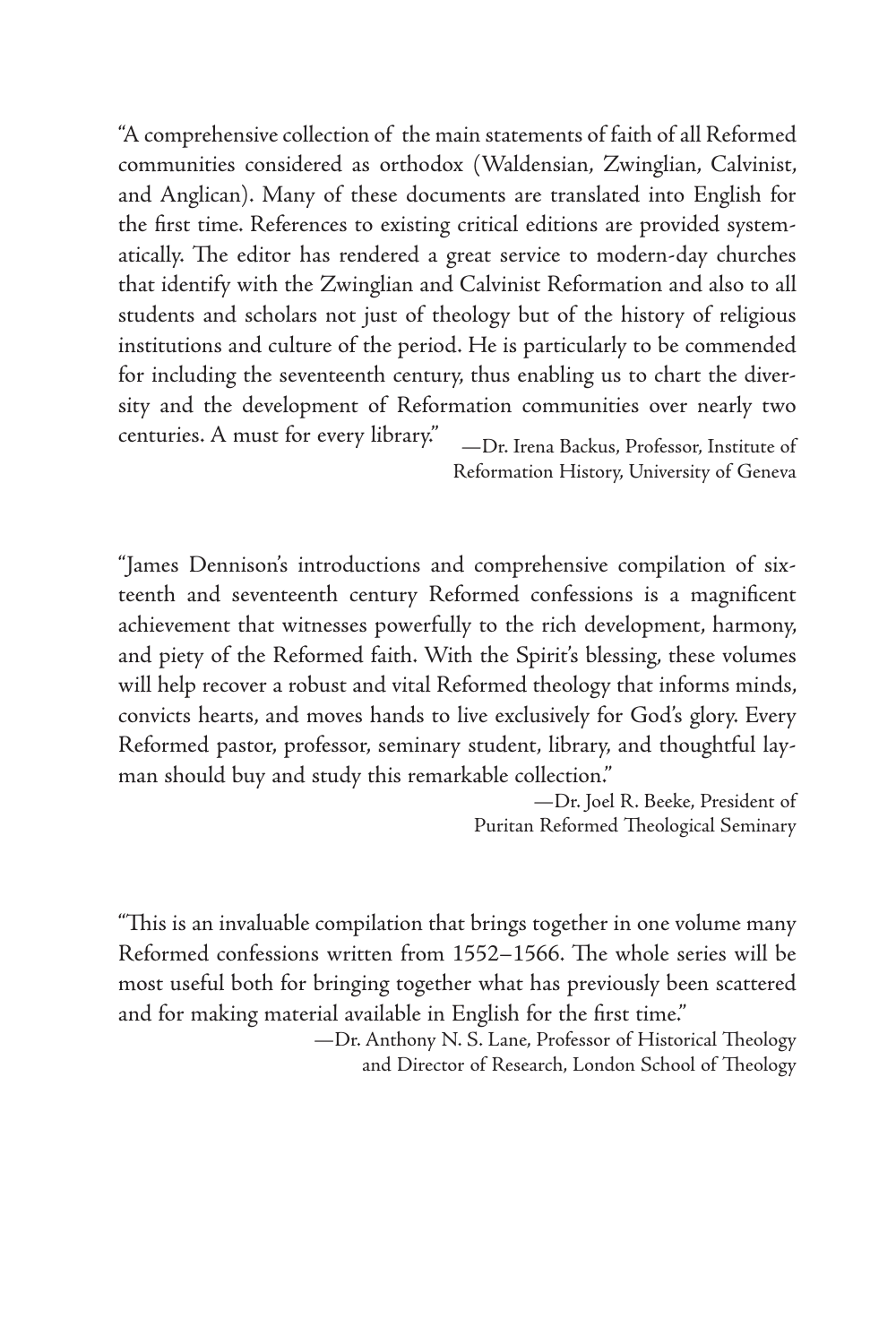"…a highly significant collection of Reformed confessional documents, offering not only the confessions and catechisms found in the older collections but a host of important confessions and catechisms that belong to the history of the Reformed churches but have been either ignored or left untranslated. These documents will provide a substantial resource for the study of the rise and progress of the Reformed faith in the early modern era."

> —Dr. Richard A. Muller, P. J. Zondervan Professor of Historical Theology, Calvin Theological Seminary

"Through these volumes, James Dennison has provided an invaluable resource for those interested in the history of the Reformation. His compilation of statements of faith and doctrine from across Europe's Reformed churches includes many texts here translated into English for the first time. These volumes will greatly aid our understanding of the nature and development of the Reformed tradition in early modern Europe."

> —Dr. Graeme Murdock, Senior Lecturer in Modern History, School of Historical Studies, University of Birmingham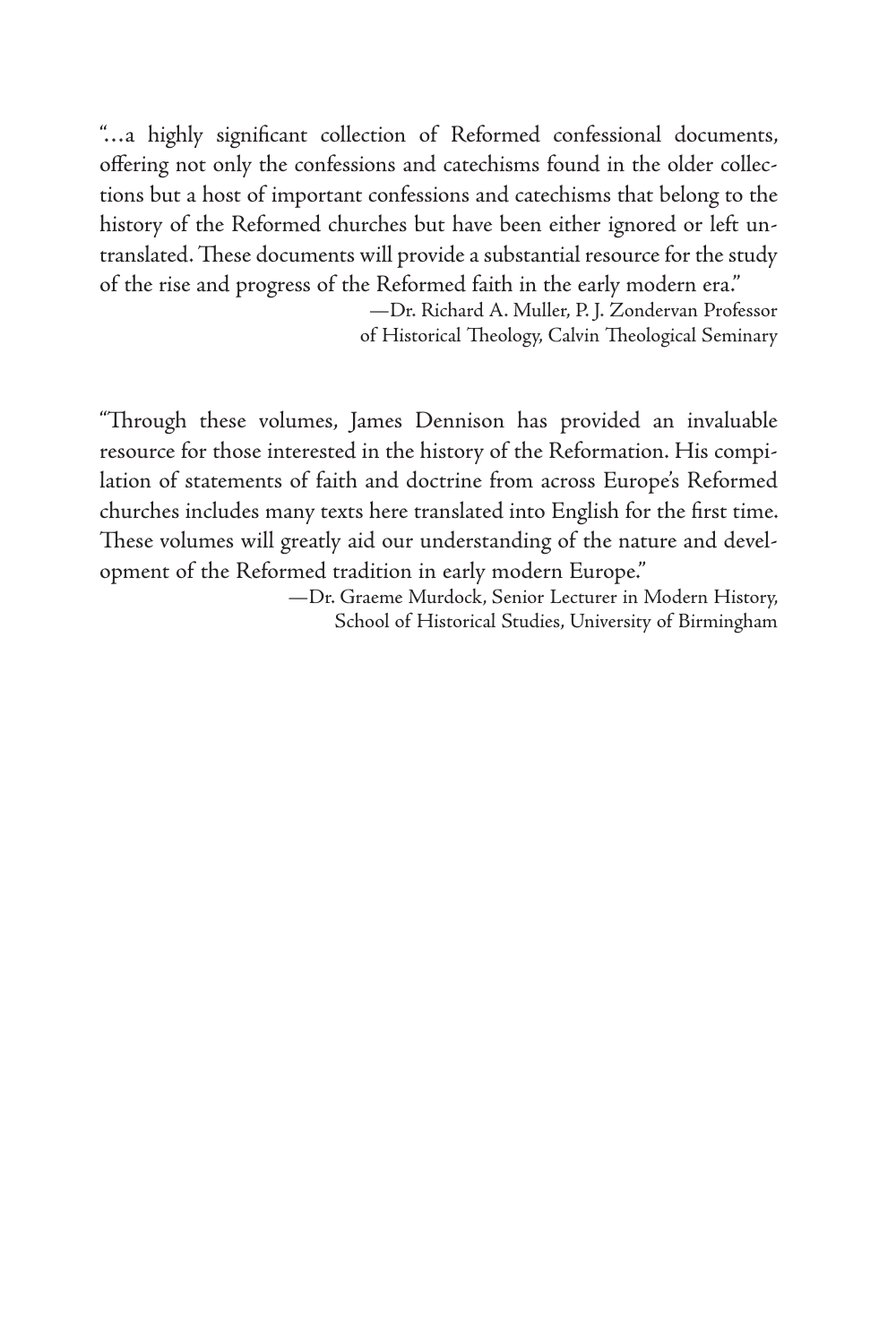## Reformed Confessions of the 16<sup>th</sup> and 17<sup>th</sup> Centuries in English Translation: Volume 2, 1552–1566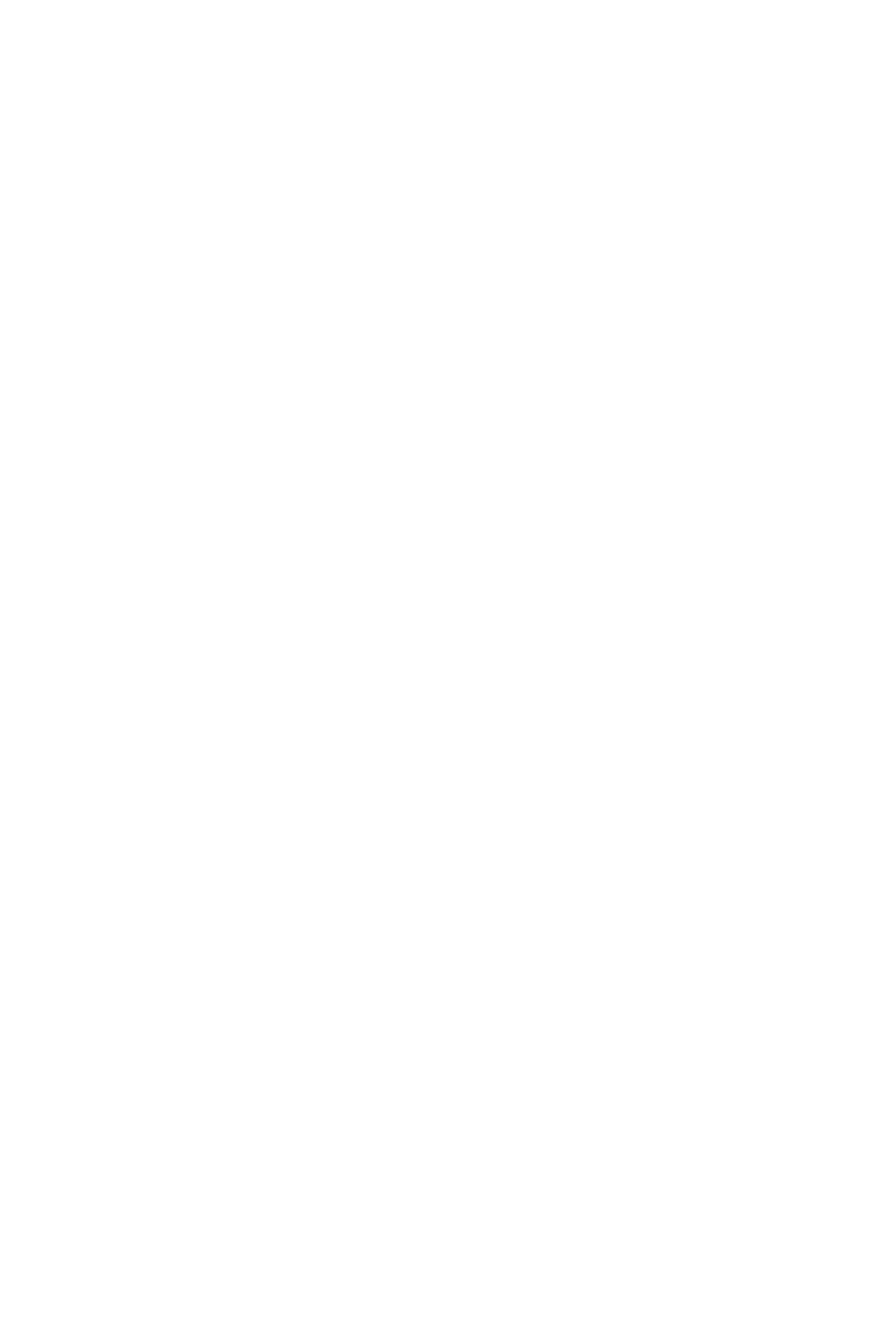## Reformed Confessions of the  $16<sup>th</sup>$  and  $17<sup>th</sup>$  Centuries in English Translation: Volume 2, 1552–1566

Compiled with Introductions by James T. Dennison, Jr.



**REFORMATION HERITAGE BOOKS** Grand Rapids, Michigan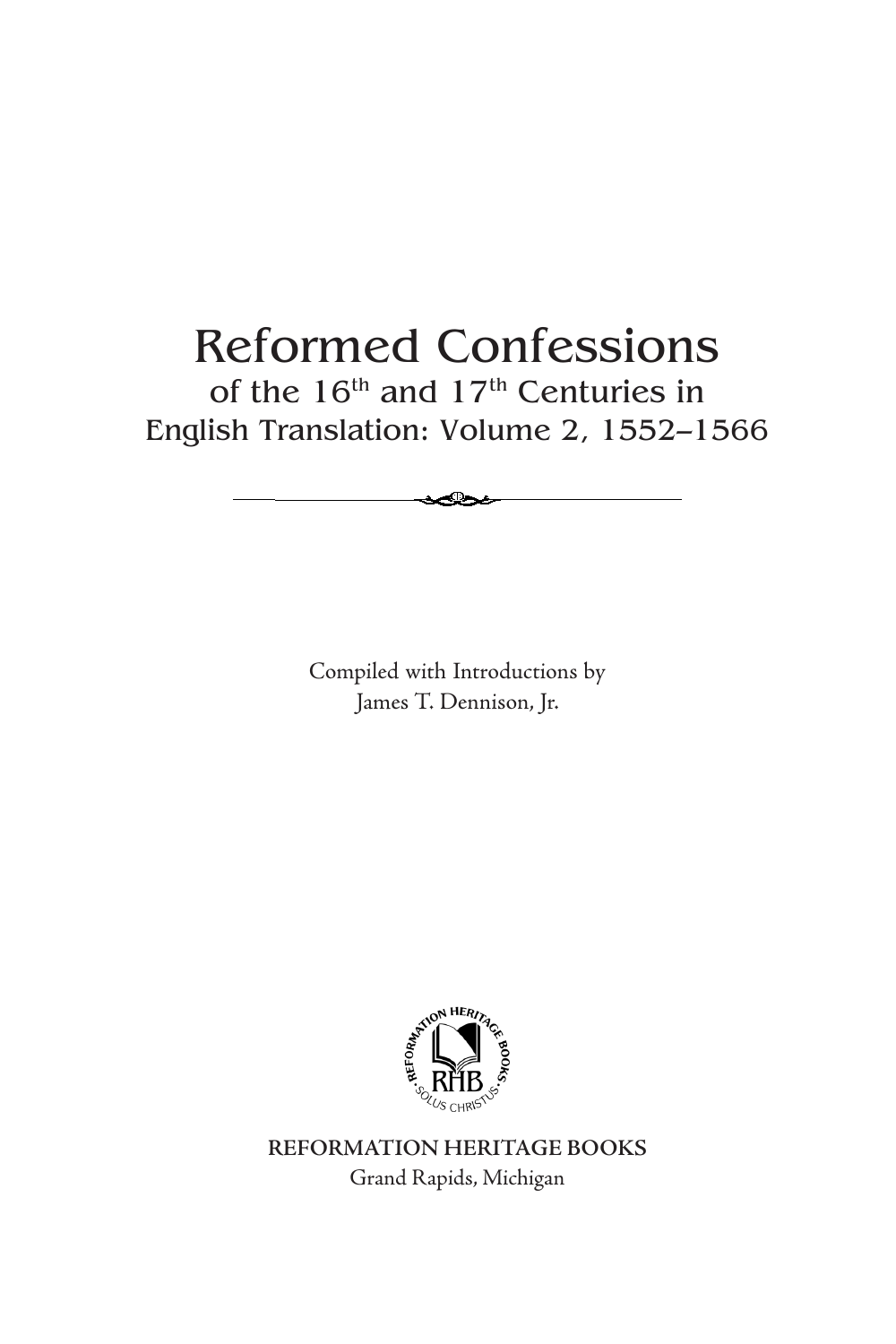Reformed Confessions of the 16th and 17th Centuries in English Translation: Volume 2, 1552–1566 © 2010 by James T. Dennison, Jr.

Published by **Reformation Heritage Books** 2965 Leonard St., NE Grand Rapids, MI 49525 616-977-0599 / Fax 616-285-3246 e-mail: orders@heritagebooks.org website: www.heritagebooks.org

Library of Congress Cataloging-in-Publication Data

Reformed confessions of the 16th and 17th centuries in English translation : volume 1, 1523-1552 / compiled with introductions by James T. Dennison. p. cm. Includes bibliographical references. ISBN 978-1-60178-044-7 (hardcover : alk. paper) 1. Reformed Church—Creeds. I. Dennison, James T., 1943- BX9428.A1R445 2008 238'.4209031—dc22

2008039005

For additional Reformed literature, both new and used, request a free book list from Reformation Heritage Books at the above address.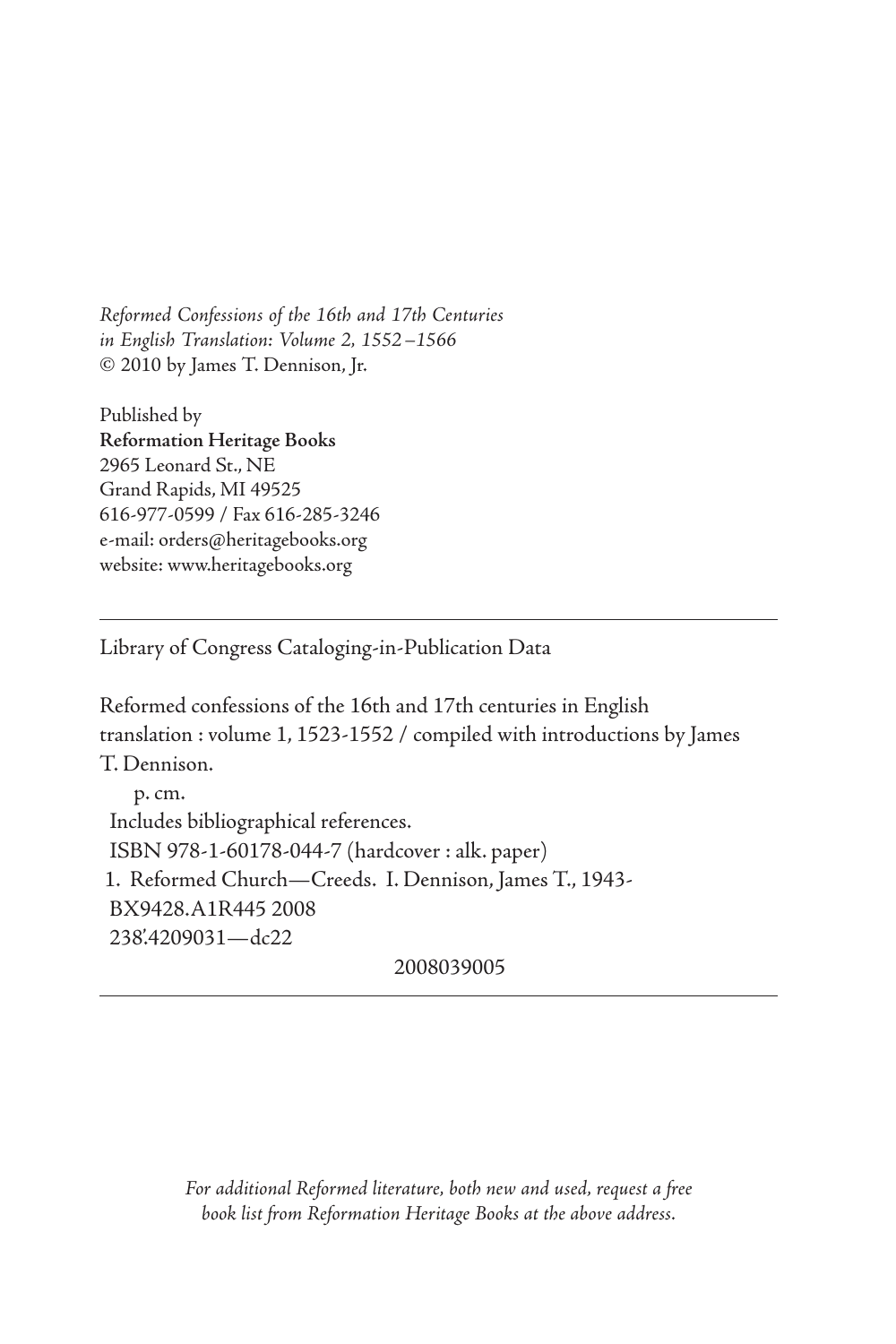### **TABLE OF CONTENTS**

|                                                               | ix  |
|---------------------------------------------------------------|-----|
|                                                               | xi  |
|                                                               |     |
| 34. The Forty-Two Articles of the Church of England (1552/53) | 1   |
|                                                               | 13  |
| 36. Emden Examination of Faith (1553)                         | 43  |
| 37. The Frankfort Confession (1554)                           | 53  |
|                                                               | 54  |
| 39. The Confession of Piotrków (1555)                         | 76  |
| 40. Confession of the English Congregation at Geneva (1556)   | 95  |
| 41. Waldensian Confession of Turin (1556)                     | 103 |
| 42. Confession of the Italian Church of Geneva (1558)         | 111 |
| 43. Guanabara Confession (1558)  117                          |     |
| 44. Geneva Students' Confession (1559)  125                   |     |
| 45. Confession of Marosvásárhley/Vásárhelyi (1559)  132       |     |
|                                                               |     |
| 47. Confession of Piñczow (1559)  155                         |     |
| 48. Lattanzio Ragnoni's Formulario (1559)  161                |     |
| 49. The Confession of Faith in the Geneva Bible (1560)  181   |     |
| 50. The Scottish Confession (1560)  186                       |     |
|                                                               |     |
| 52. The Prussian-Vilnian Discussion (1560)  230               |     |
| 53. Theodore Beza's Confession (1560)  236                    |     |
| 54. The Confession of the Spanish                             |     |
|                                                               |     |
| 55. Waldensian Confession (1561)  402                         |     |
| 56. Theodore Beza's Confession at Poissy (1561)  407          |     |
| 57. The Belgic Confession (1561)  424                         |     |
| 58. The Hungarian Confessio Catholica (1562)  450             |     |
|                                                               |     |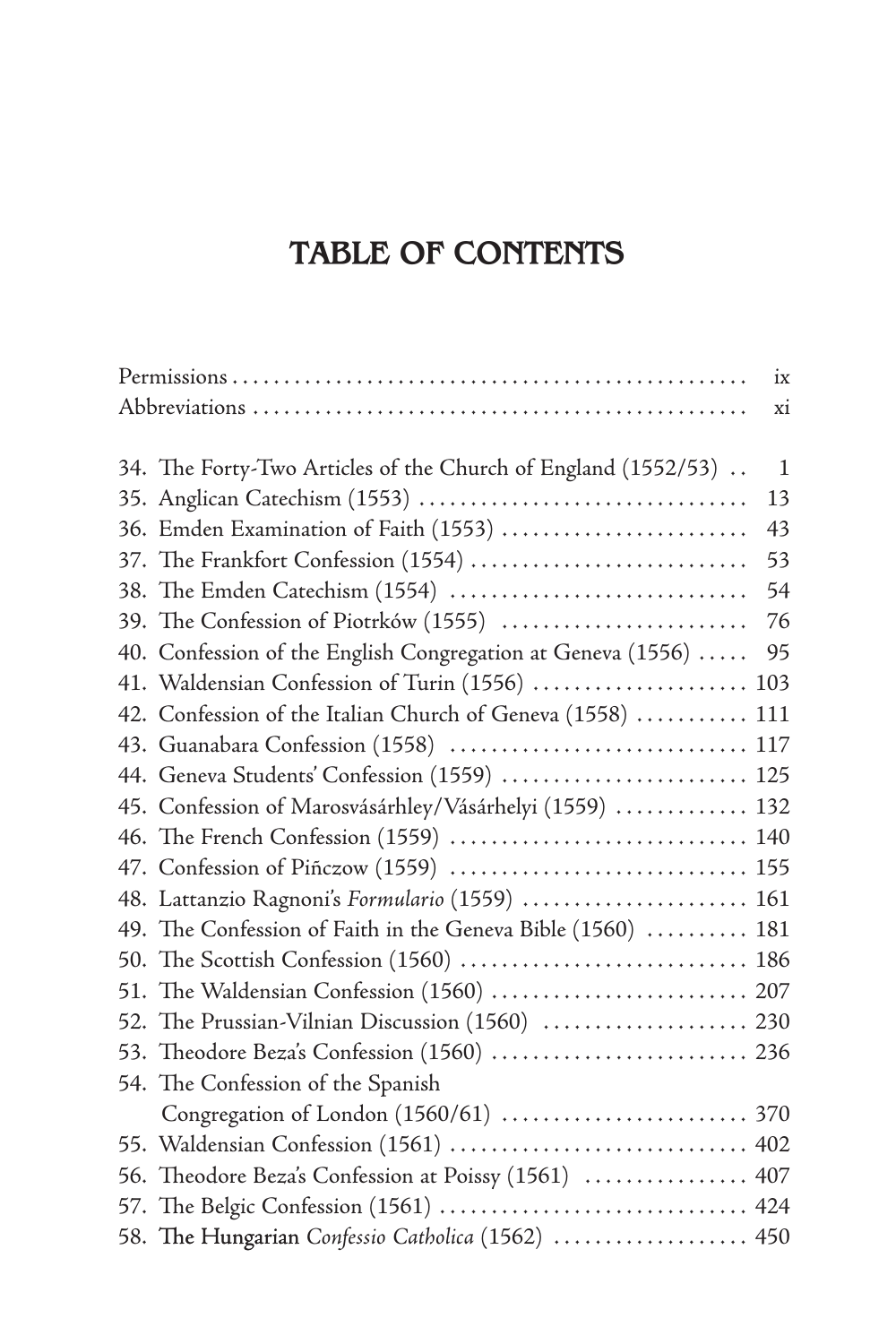| 59. The Confession of Tarcal (1562) and Torda (1563)  651        |  |
|------------------------------------------------------------------|--|
|                                                                  |  |
|                                                                  |  |
|                                                                  |  |
| 63. The Second Helvetic Confession (1566)  809                   |  |
|                                                                  |  |
| 65. The Netherlands Confession (1566)  886                       |  |
|                                                                  |  |
|                                                                  |  |
| 68. The Synods of Gyulafehérvár and of Marosvásárhely (1566) 904 |  |
|                                                                  |  |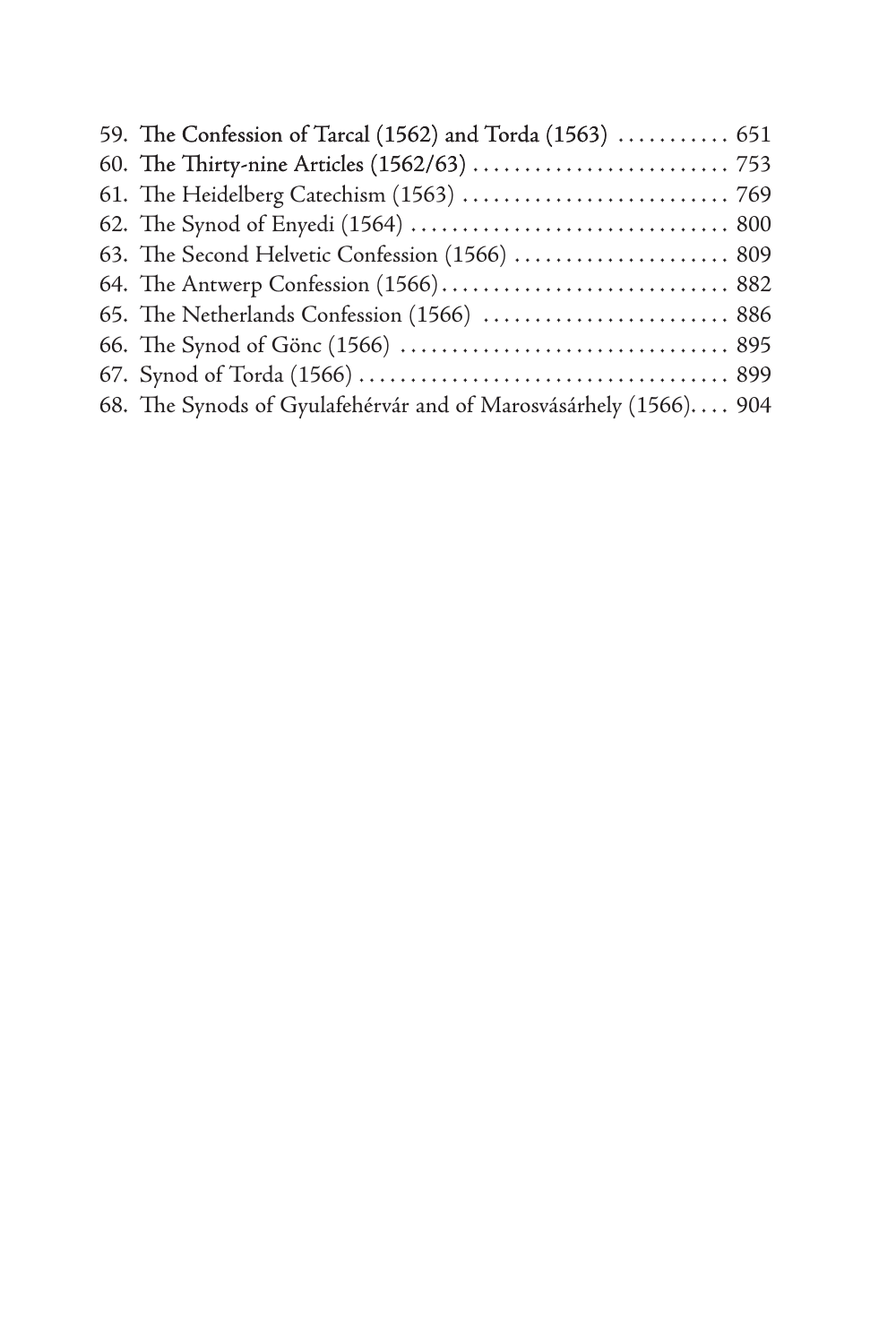# **Geneva Students' Confession (1559)**

On his return from exile in Strasbourg (1541), Calvin (1509–1564) submitted his Ecclesiastical Ordinances to the Council of Geneva. One of his dreams was an academy for training children. The Collège de La Rive was available for his plans, but the magistrates exercised control over it. Even though the Ecclesiastical Ordinances transferred control of the Collège to the Venerable Company of Pastors, the school struggled. The city would not bear the costs of attracting capable teachers (and several choices ended in debacle, i.e., Sebastian Castellio [1515–1563]). Furthermore, the magistrates maneuvered to reassert their control of the institution by sponsoring private tutors in the city. The Rive building languished in a state of disrepair along with Calvin's dream for a stable educational environment.

But with his political triumph over the Libertines in 1555, plans advanced for an Academy, integrated with the other schools of the region. A site was selected outside the wall for the Academy and construction on the new facility began in the fall of 1558. Providential also was the dismissal of several prominent ministers/teachers from Berne in 1559, due to their refusal to cede the power of excommunication to the city magistrates. Calvin invited these exiles to Geneva and the Council installed one of them, Theodore Beza (1519–1605), as Rector of the new Academy. Beza delivered the inaugural address to the Academy at Saint Pierre on June 5, 1559. Approximately 160 students were enrolled on that occasion.

With the Venerable Company of Pastors still in control of education, the Collège de La Rive now became the schola privata (students to age sixteen) and the Academy became the schola publica (advanced academic training). Students could matriculate at the latter after completing the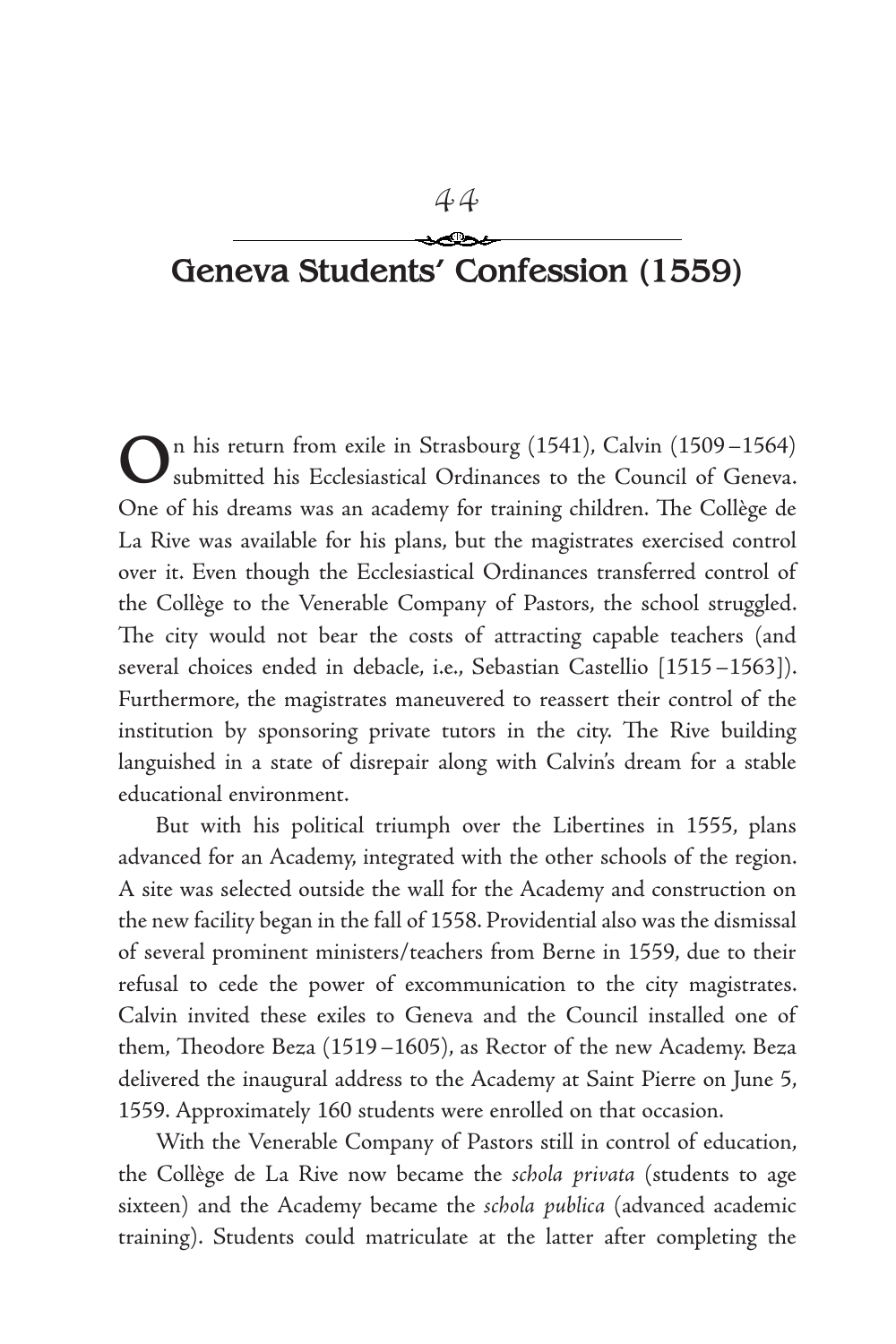curriculum of the former. The Academy was not considered a full-fledged university—it provided courses only in law, medicine, and theology.

The confession printed below is the statement required of the students for admission to the Academy. The parallel French and Latin originals are found in the Corpus Reformatorum 37:721–30. Our translation is based on the Latin text of that edition. The Latin text is also printed in Busch  $2/1:89-95$ . An abbreviated version is found in The Register of the Company of Pastors of Geneva in the Time of Calvin (ed. by P. E. Hughes, 1966), 345–46.



#### **CONFESSION OF THE STUDENTS AT GENEVA, 1559**

Formula of the confession of faith to which all students of the public school have to bind themselves in the presence of the rector.

I testify that I wish to embrace and retain the doctrine of the faith as it is understood in the catechism of this church, and to subject myself to the established discipline in this church; nor will I adhere or assent to any of the sects through which the peace and harmony, which God through His Word has established here, is disturbed.

And so that this matter may be even more expressly signified, and that the possibility for all additional subterfuge may be precluded, I confess that there is one God, in whom it is necessary for us to acquiesce, that we must worship and adore Him; and in that one, we must place all of our hope. And although He is one simple essence, He is nevertheless distinct in three persons. From this it is evident that I should detest all of the heresies condemned by the first council at Nicaea, the council at Ephesus, and the council at Chalcedon, together with all of the errors renewed by Servetus and his followers. For I acknowledge that in this simplicity, in the one essence of God, there is the Father who has begotten His Word from eternity, and that the Holy Spirit has always existed in it; and that each of these persons possesses His own peculiar personality in such a way that the deity always remains whole.

Likewise I confess that God created not only this visible world, i.e., the heaven and earth and whatever is contained in them, but also invisible spirits, some of whom have persisted in obedience to God, others through their own malice have fallen headlong into destruction. And I understand that those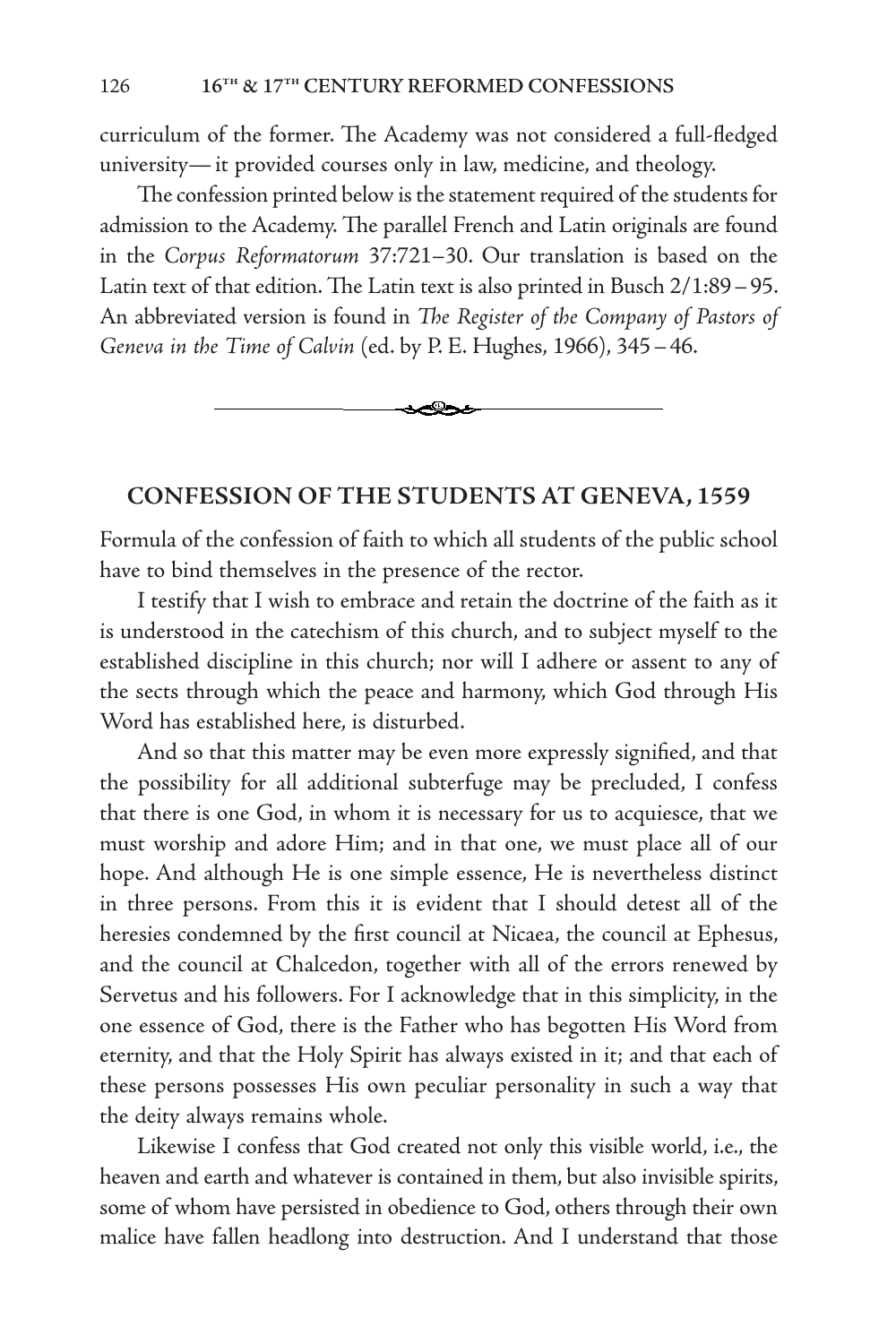who have persevered owe it to the free election of God, who thoroughly guided them to love, and by His goodness to hold fast, that by this kindness to them they remained firm and constant. And, therefore, I execrate the error of the Manichaeans, who have imagined that the devil is evil by nature and that from his origin and beginning he operates on his own.

I confess that God created the world once in such a way that He is its perpetual governor, to the point that nothing is able to happen or occur without His counsel and providence. And although Satan and the reprobate plot the confusion of all things, and even the faithful pervert right order by their sins, nevertheless I acknowledge that God, as supreme power and ruler of all, converts bad things into good: in the end, He directs all things as if by certain secret reins, and governs all things in some wonderful manner. This we ought to adore with all the submission of our heart, since we are not able to embrace it with our mind.

I confess that men were created in the image of God, i.e., endowed with full uprightness of spirit, of will, and of every part of the soul, faculty, and sense. Moreover, that all of our corruption and the vices which we commit thereafter have come forth because Adam, the common father of all men, by his own rebellion alienated himself from God. Having abandoned the source of life and of all good things, he caused himself to be the poisonous source of all miseries. In whom it happens that each one of us is born infected with original sin; and from the very womb of his mother is cursed and condemned by God, not only because of the sin of another, but because of the wickedness which is also in us at that time, although it is not apparent.

I confess that comprehended in original sin is the blindness of the mind and perversity of the heart with the result that we are fully stripped and destitute with respect to those things which pertain to eternal life, with the result that in us even all natural gifts themselves are depraved and contaminated. Through this it happens that no thought may in any way move us to do good. And so I detest those who attribute to us a measure of free will by which we might prepare ourselves for receiving the grace of God, or such that from ourselves, we might cooperate with the power that is given to us by the Holy Spirit.

I confess that Jesus Christ was given to us by the infinite goodness of God. By this remedy, we should be called back from death unto life, and should recover whatever perished in us in Adam. And in like manner (I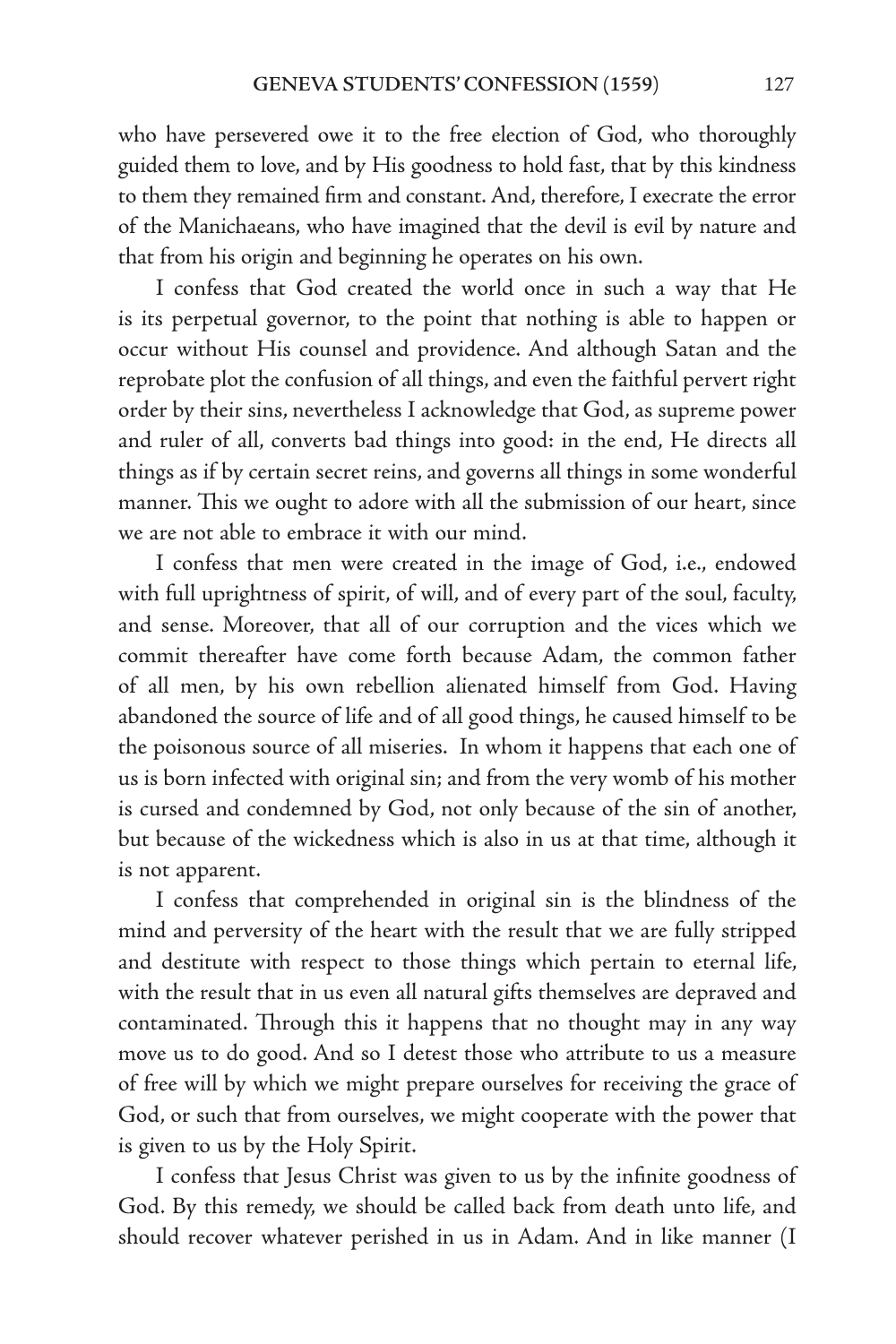confess) that He who is the eternal wisdom of God the Father and of one essence with Him, took on our flesh so that He may become God and man in one person. Therefore, I detest all heresies contrary to this principle: for example, of Marcion, Manes, Nestorius, Eutyches, and the like, together with the madness which Servetus and Schwenkfeld wanted to revive.

Because it pertains to the matter of obtaining salvation, I confess that Jesus Christ by His death and resurrection most thoroughly completed whatever was required for taking away our offenses, that He might reconcile us to God the Father; and that He overcame death and Satan, that we may partake of the fruit of His victory; and lastly that He received the Holy Spirit without measure, that from Him He may bestow to each of His in measure that which He pleases.

Therefore, I confess that all of our righteousness, through which we are pleasing to God and in which it is necessary for us to wholly rest, was established for the remission of sins which He acquired for us, by cleansing us by His blood and through that one sacrifice, by which He pacified the wrath of God kindled against us. And I affirm that they are proud and should not be tolerated, who attribute to themselves a little merit in which resides a little bit of the hope of salvation.

Moreover also I acknowledge that Jesus Christ not only justifies us, with all of our offenses and sins having been covered, but also by His Spirit sanctifies us. Also, these two (namely, obtaining free remission of sin and being conformed to a holy life) are not able to be torn apart and separated from each other. Nevertheless, since until we depart from this world many defilements and many vices always remain within us (through this it happens that whatever good works we produce through the power of the Holy Spirit are infected with some defect); therefore, we must continually flee to that free righteousness emanating from the obedience which Jesus Christ furnished in our name, since we have been received in His name and God does not impute our sins to us.

I confess that we become sharers of Jesus Christ and of all His benefits through the faith which we have in the gospel, since evidently we truly and certainly have been persuaded that the promises comprehended in Him pertain to us. Moreover, since it influences our whole being, I, therefore, acknowledge that faith occurs in us in no other manner than through the Spirit of God, and that it is a special gift which is given only to the elect, whom surely God predestined freely unto the inheritance of salvation before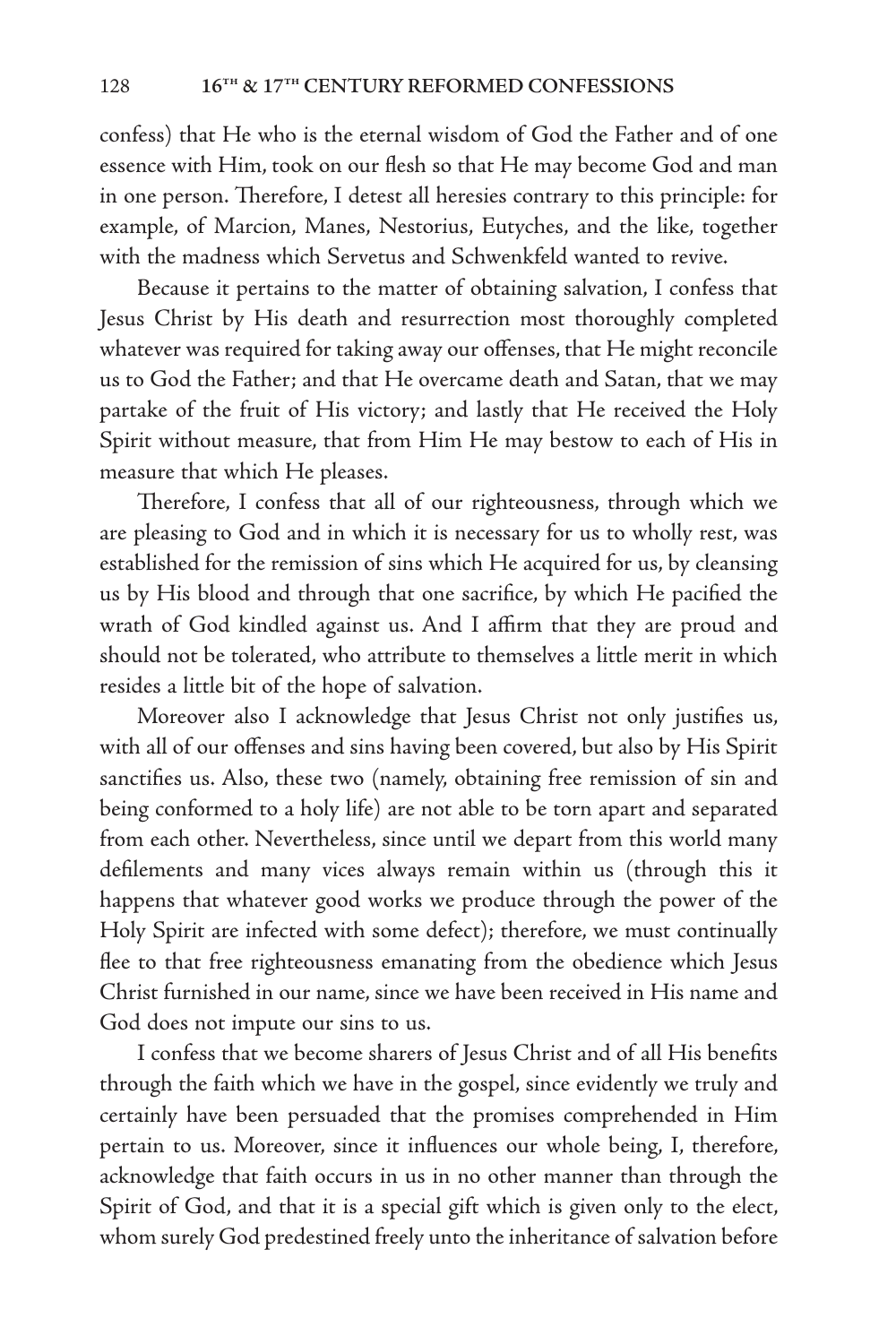the foundation of the world, not because of any dispositions of merit or of any other virtue.

I confess that we are justified through faith; that through it we apprehend Jesus Christ, given as the mediator for us by the Father, and rely upon the promises of the gospel in which God testifies that we possess from Him what pertains to being righteous and pure from all stain, since our sins have been wiped away by the blood of His Son. And so I detest the madness of those who try to persuade us that the essential righteousness of God is in us, and for whom the free imputation [of Christ's righteousness], in which the Scripture orders us to rest, is not enough.

I confess that faith opens for us access to the blessing of God, to whom also we ought to pray with confident trust that He will hear us, just as He promises us. And that such honor owed to Him alone is the primary sacrifice through which we declare that we render to Him all things received. Moreover, although we who stand before His majesty are clearly unworthy, nevertheless if we have Jesus Christ for a mediator and advocate, nothing more is required from us. Through this it happens that I will abominate the superstition, which some have contrived, of going to male and female saints, as if they would be patrons for us with God.

I confess then that the universal rule for living well and also that the instruction of the faith is completely handed down in Holy Scripture, from which it is evil to add or subtract anything. Therefore, I detest whatever men have contrived to obtrude for articles of faith and to bind consciences by their laws and statutes. Therefore, I likewise add that I repudiate whatever has been introduced for the worship of God without the authority of the Word of God, and all papist ceremonies of this kind. Finally I detest that tyrannical yoke by which wretched consciences are oppressed, such as the law of auricular confession, of celibacy, and other things of that nature.

I confess that it is necessary that the church be governed by pastors to whom is entrusted the gift of the preaching of the Word of God and of the administering of the sacraments. Neither is it allowable for anyone to usurp this gift through their own will without a legitimate election, so that confusion may be avoided. For, if those who were called to this task do not show themselves to be faithful enough for enduring in it, they should be deposed. Moreover, all authority has been placed in it [i.e., the gift of the pastorate] so that from the Word of God they may rule the people committed to them in such a way that Jesus Christ always remains the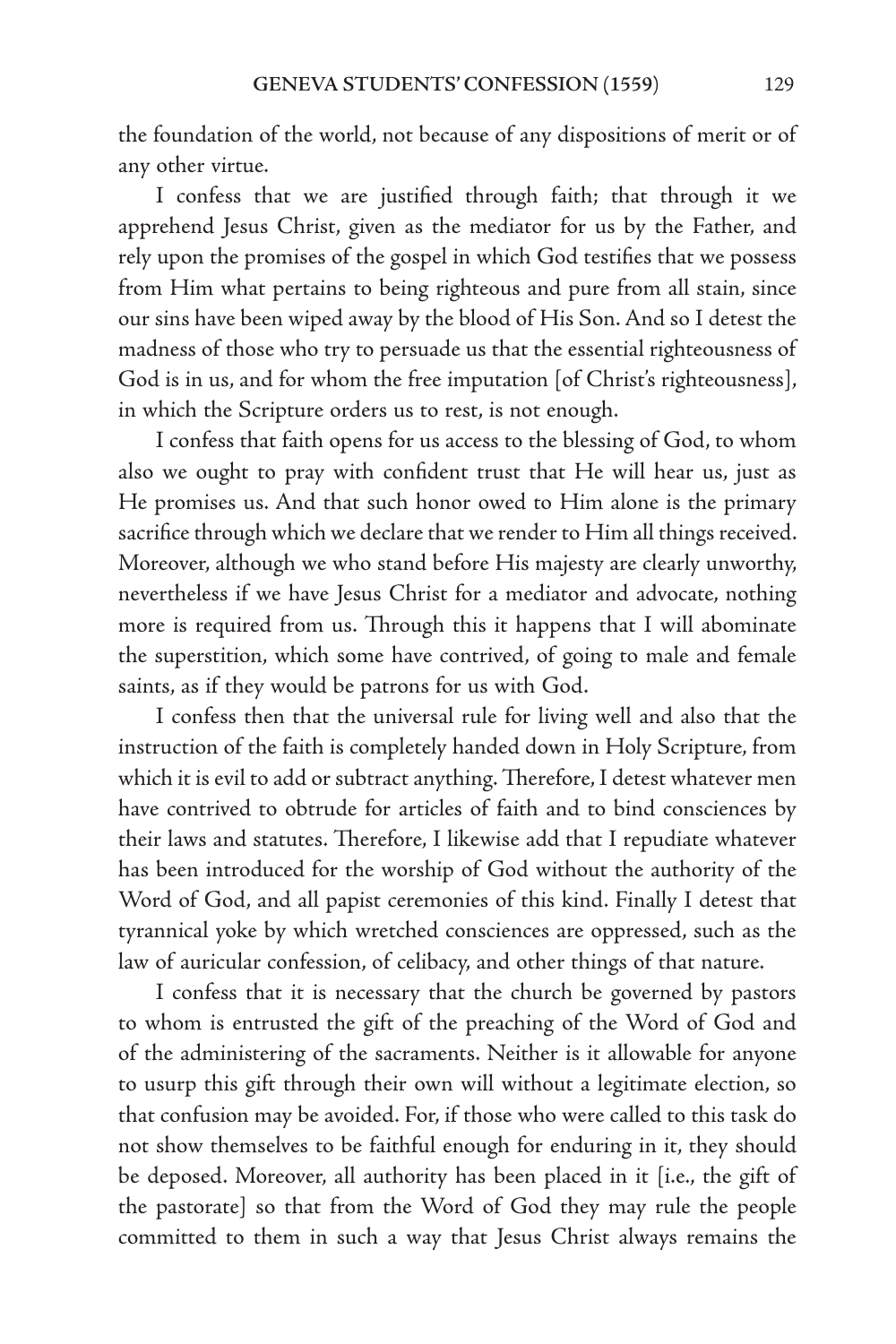supreme pastor and only Lord of His church; and the voice of that One should be listened to. Therefore, I execrate that papal hierarchy, as they call it, as a diabolical confusion, and moreover established with the result that God Himself is despised and the Christian religion is exposed to mockery and reproaches.

I confess that our weakness requires that sacraments be added to the preaching of the Word, as signs by which the promises of God are sealed in our hearts; and that two sacraments of this kind were ordained by Christ, namely, baptism and the Lord's Supper; and that the first indeed (was ordained) so that it may open access for us into the church of God, and the other that it may hold us in it. Truly, I repudiate those five sacraments which were contrived by the papists and first originated in their minds.

Moreover, although the sacraments are (given) to us for a pledge (arrabon), through which we are reassured of the promises of God, nevertheless I acknowledge that they will be useless to us unless the Holy Spirit should render them efficacious in us, as instruments, so that our confidence, intent on created things, is not severed from God. Yes, indeed, I confess that sacraments are depraved and perverted which are not drawn back to this goal—that we seek in Christ whatever is required for our salvation—and as often as they are changed for a use other than that whereby we fix all of our faith fully on Him. Furthermore, since the promise of adoption is held out even to the posterity of the faithful, I acknowledge that it is necessary for the infants of believers to be received into the church through baptism; and on this issue I detest the ravings of the Anabaptists.

As it pertains to the Lord's Supper, I confess that it is a testimony of our union with Christ: because not only did He die once and rise for us, but also He truly feeds and nourishes us by His body and blood, that we may be one with Him and that His life may be shared with us. For although in the meantime He is in the heavens until He should come to judge the world, nevertheless I believe that He, strengthened by the hidden and incomprehensible power of His Spirit, vivifies our souls by the substance of His body and blood.

Moreover, in general I confess that in the Supper and in baptism, God truly and efficaciously gives whatever is figured by them, but that for a perception of such benefit it is required that we join the word with the signs. In this matter, I detest the abuse and perversion of the papists